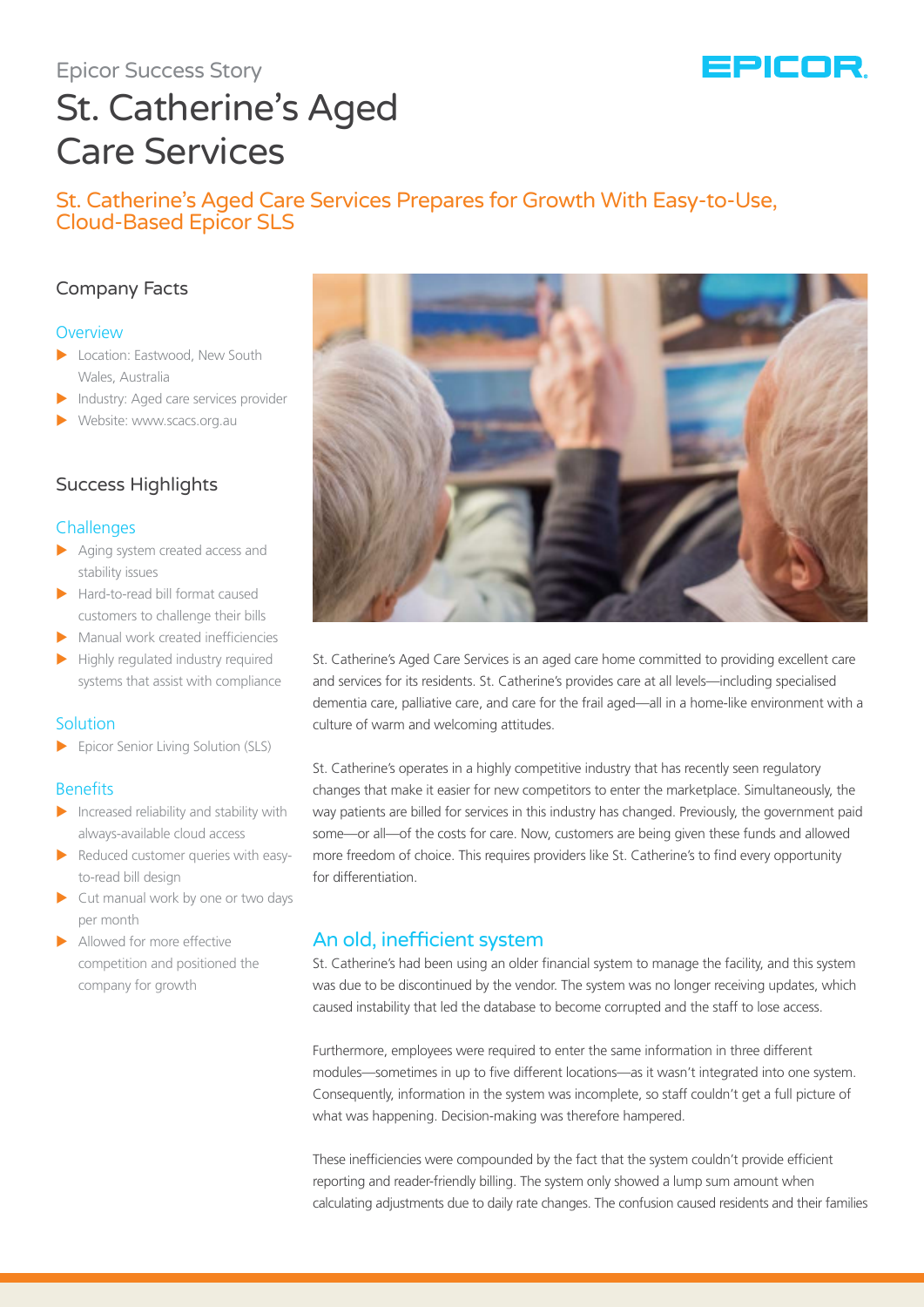# St. Catherine's Aged Care Services

to question the bills they received. When this happened, the team needed to manually check the accuracy of the data and explain the billing details to residents or families. This created additional work for the team and potentially damaged relationships with residents and their families.

## Cloud-based solution for risk mitigation and efficiency

St. Catherine's needed to mitigate the risks presented by this situation and centralise its data so it could be distributed to different locations more efficiently, accurately, and cost effectively. It needed to be able to run fast, accurate reports to reduce the number of complaints or queries from residents and their families.

The team also needed a solution that was cloud-based, allowing the business to always have the most up-to-date version of the software and reduce both management effort and risk.

"Transparency is important to customers, particularly when it comes to billing," said Juliet Ye, business manager at St. Catherine's. "Residents incur additional charges for ancillary services—such as hairdressing or telephone rental. Accounting for these charges accurately was taking up a lot of time and effort because we had to manually enter the information every month for every resident. This created potential for human error, which we needed to reduce."

She continued, "In the past, if a resident queried their bill, we would need to dig to find the information, which was time-consuming. We needed a solution to simplify these processes and give us back some time so we could focus more on innovation."

"Having our software in the cloud also means a faster response if we experience an issue, because we're unlikely to be the only user experiencing that issue. The Epicor support team can then find and fix the issue faster, because they aren't dealing with individual customers one by one. This is much better than with an on-premises solution where you have to wait for a technician to get around to seeing you."

-Ye | St. Catherine's Aged Care Services

Since aged care services provision is a heavily regulated industry, St. Catherine's needed to find a solution that was not only intelligent and user-friendly, but also complied with all relevant legislative requirements.

## Epicor SLS ticks all the boxes

Based on Ye's previous experience with the system, St. Catherine's chose the Epicor Senior Living Solution (SLS), which is deployed in the Epicor multitenant cloud environment. This provides all the benefits of a cloud deployment and simplifies data entry by eliminating duplication. It provides a central repository for all resident-based data, and it helps the business to accurately manage billing and funding.

Epicor SLS is specifically designed for operators of residential aged care, independent living, and community care organisations.

Ye explained, "I had used a previous version of Epicor SLS at other organisations for nine years, so I knew firsthand that it would be the best solution for St. Catherine's. The layout is modern, and the new functionality is fantastic. The cloud-based solution suits St. Catherine's IT environment, and having a single login to access all modules and multiwindows applications made life much easier and more efficient."

By relying on Ye's pre-existing knowledge of the system—along with the ease of a cloud-based deployment—St. Catherine's was able to avoid the additional cost of using a

third-party implementation partner. Instead, Ye teamed up with the Epicor consultants directly.

"The implementation process was very smooth," Ye recalled. "The project manager prepared a very detailed plan with all activities in different stages—along with the costs. The consultants were fantastic, and we worked together to overcome any issues or mistakes. Through a strong team effort and effective communication, the project went live within the expected timeframe and budget."

## Significant time savings

Epicor SLS has delivered the expected improvements in terms of efficiency and accuracy to St. Catherine's. Because Epicor helps automate repetitive, manual functions, it has saved St. Catherine's a significant amount of time each month.

Ye explained, "We no longer have to enter miscellaneous charges for each resident individually every month. The Epicor SLS solution lets us create Microsoft Excelbased templates that are easy and fast to update, leading to improved accuracy and reduced manual errors."

"When it comes to reconciliation, it only takes half a day using Epicor SLS—instead of up to two days using our previous software solution," Ye continued. "With the template set up only once a year, each month we just click a single button and the recurrent or prepay journals pop up. The solution is incredibly easy to use, and this level of automation has dramatically increased our efficiency."